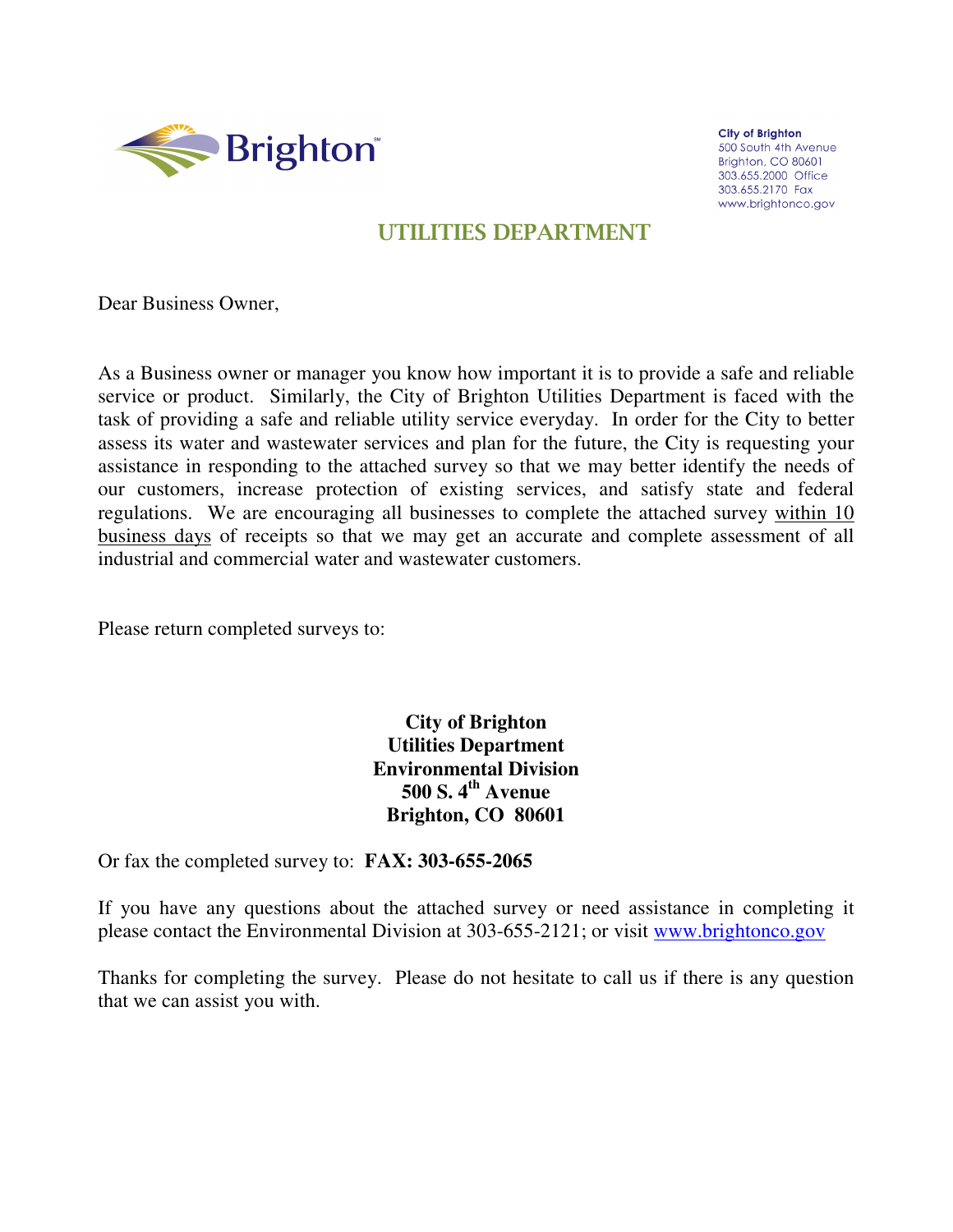

## **UTILITY SURVEY: INDUSTRIAL AND COMMERCIAL CUSTOMERS**

**Look over the plumbing in your business and answer the questions below. Attach additional sheets if necessary.** 

**Thank you for helping protect your potable water supply.** 

# **A. GENERAL INFORMATION**

|                                                                                                              |                                                      | Phone: ______________        |  |  |  |  |  |  |
|--------------------------------------------------------------------------------------------------------------|------------------------------------------------------|------------------------------|--|--|--|--|--|--|
| Site Address:                                                                                                |                                                      |                              |  |  |  |  |  |  |
| 2. Name and Title of Contact Person:                                                                         |                                                      |                              |  |  |  |  |  |  |
|                                                                                                              | 3. Utility Bill/Account Number: __________           |                              |  |  |  |  |  |  |
|                                                                                                              | <b>B. PRODUCTS, SERVICES, WASTEWATER INFORMATION</b> |                              |  |  |  |  |  |  |
| 1. Major products manufactured or services provided at this location:                                        |                                                      |                              |  |  |  |  |  |  |
|                                                                                                              |                                                      |                              |  |  |  |  |  |  |
|                                                                                                              |                                                      |                              |  |  |  |  |  |  |
| 2. Number of employees at this location:<br>Full Time: ___________________<br>Part Time: ___________________ |                                                      |                              |  |  |  |  |  |  |
| Shifts worked per day: _______                                                                               |                                                      | Hours: _____________________ |  |  |  |  |  |  |
|                                                                                                              |                                                      |                              |  |  |  |  |  |  |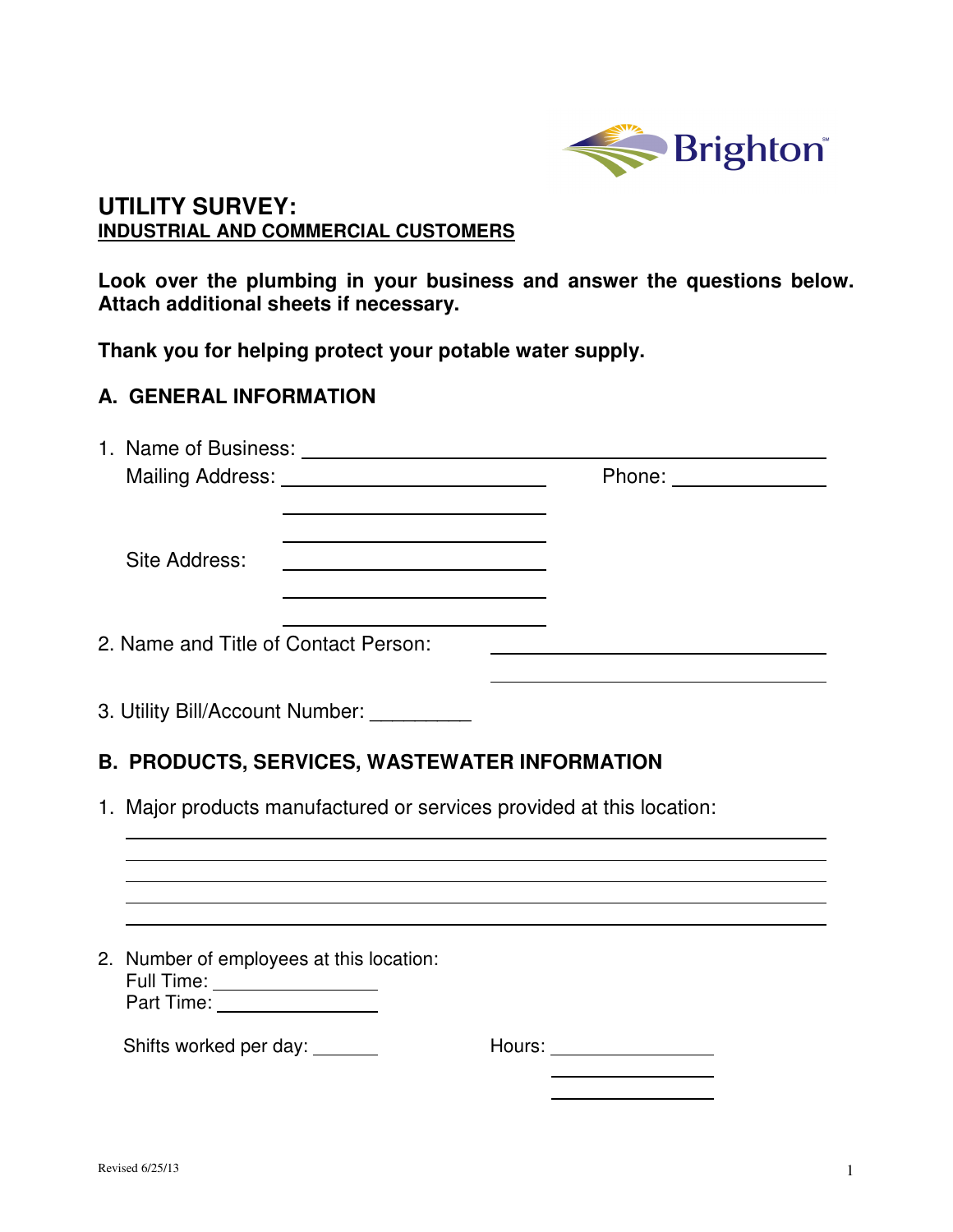3. What is the Standard Industrial Classification (SIC) Code(s) for the business at this location (if known)? <u>and the company of the company of the company of the company of the company of the company of the company of the company of the company of the company of the company of the company of the company of the company of the com</u>

EPA Generator ID number?

4. Types of waste discharged to City sanitary sewer system. Check all that apply:

| Sanitary waste from bathrooms                 |
|-----------------------------------------------|
| Cleanup waste from floor drains               |
| Kitchen waste / food preparation & processing |
| Wastewater from manufacturing process(es)     |
| Wastewater from laundry equipment or car wash |
| Wastewater from dry cleaning equipment        |
| Wastewater from paint booth(s)                |
| Wastewater from parts cleaning or preparation |
| Cooling water discharge                       |
| Other (describe)                              |

|                                                                                                                                                                                                                          | 5. Are there wastewater pretreatment devices installed?<br>⊟Yes⊹                                                          |                                                                                                 |  |  |  |  |  |  |  |
|--------------------------------------------------------------------------------------------------------------------------------------------------------------------------------------------------------------------------|---------------------------------------------------------------------------------------------------------------------------|-------------------------------------------------------------------------------------------------|--|--|--|--|--|--|--|
| If yes, please check all that apply and describe the location:<br>Sand/Oil Separator<br>Grease Interceptor<br>Grease Trap (under sinks)<br>Amalgam Separator<br>Hair Trap<br><b>Silver Separator</b><br>Other (Describe) | Clarifier                                                                                                                 | Evaporator<br><b>Distillation Unit</b><br><b>Neutralization Tanks</b><br><b>Paint Separator</b> |  |  |  |  |  |  |  |
|                                                                                                                                                                                                                          | a. If pretreatment devices have been installed, how often are they cleaned?<br>b. Name pumping service company (if used): |                                                                                                 |  |  |  |  |  |  |  |
| 6. Are there floor drains or sinks in locations other than bathrooms?<br>$\Box Y$ es<br>If yes, describe the location (you may draw a plan or sketch if necessary)                                                       |                                                                                                                           |                                                                                                 |  |  |  |  |  |  |  |

If yes, what chemical or substance may enter them?\_\_\_\_\_\_\_\_\_\_\_\_\_\_\_\_\_\_\_\_\_\_\_\_\_\_\_\_

\_\_\_\_\_\_\_\_\_\_\_\_\_\_\_\_\_\_\_\_\_\_\_\_\_\_\_\_\_\_\_\_\_\_\_\_\_\_\_\_\_\_\_\_\_\_\_\_\_\_\_\_\_\_\_\_\_\_\_\_\_\_\_\_\_\_\_\_\_\_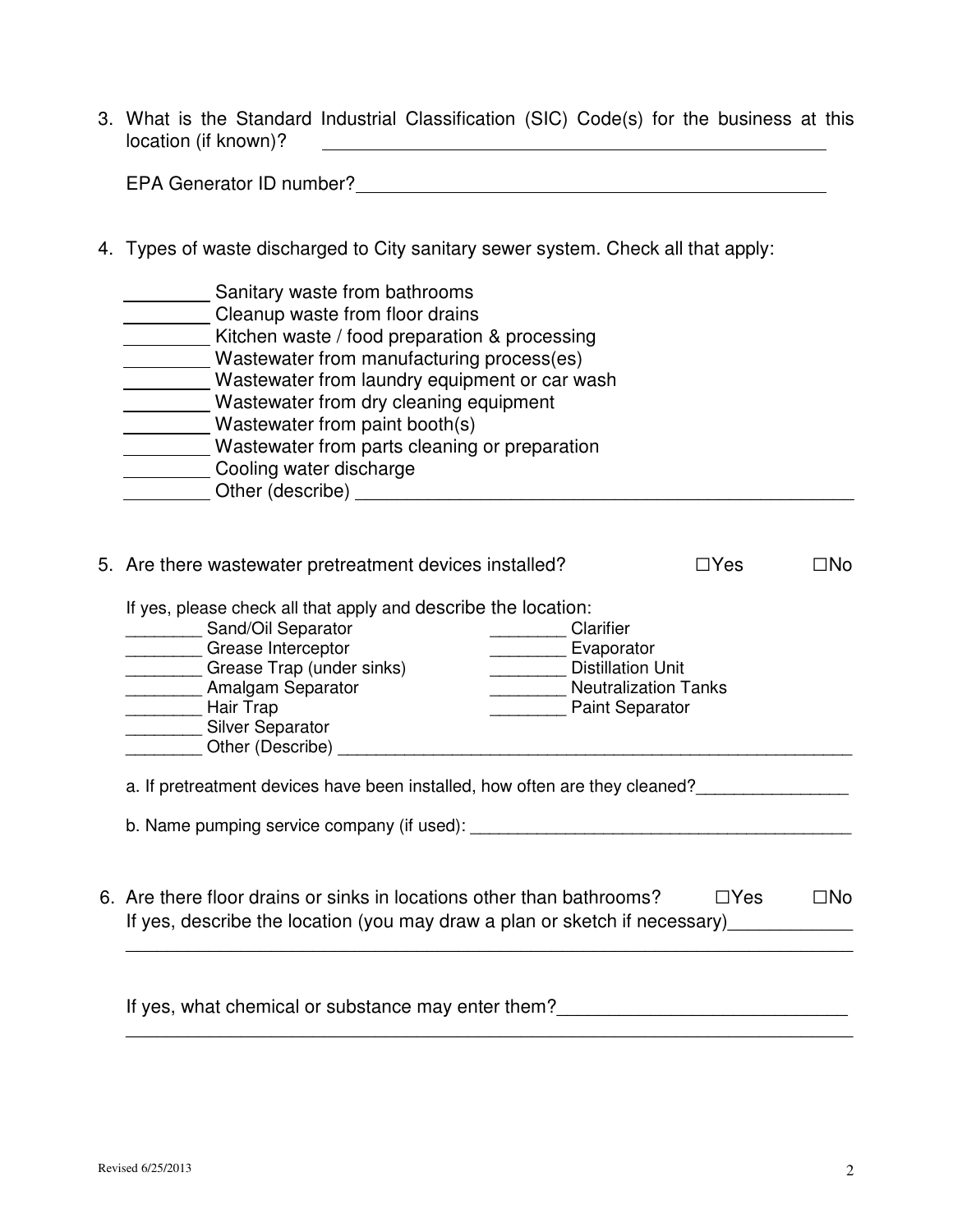### **C. BACKFLOW PREVENTION**

1. Are backflow prevention devices installed at the facility?  $\square$  Yes  $\square$  No  $\square$  Don't Know

(Air Gap/Atmospheric Vacuum Breaker/Pressure Vacuum Breaker/Double Check/Reduce Pressure Principle) Describe the type of devices and their location (you may draw a plan or sketch if needed)

| Type of<br>Assembly | Make | Model | Serial # | Location | Date Last Inspected by<br><b>Certified Technician</b> |
|---------------------|------|-------|----------|----------|-------------------------------------------------------|
|                     |      |       |          |          |                                                       |
|                     |      |       |          |          |                                                       |
|                     |      |       |          |          |                                                       |
|                     |      |       |          |          |                                                       |

Please be aware that test reports must be kept at least for 3 years.

2. Are any of the following components found within the property (check all that apply):

 Boiler Fire Protection System Swimming Pool, Pond or Ornamental Fountain Irrigation System Outdoor Hose Bibbs Second source of water/auxiliary supply: raw water from wells, water tanks Tanks, Vats or Vessels containing toxic substances, chemicals or liquids Chemical Injector or Feeder Systems Corrosion or Scale Inhibitors Air Conditioning Cooling Tower Solar Heating System Hydraulic Aspirators Pumps

- 3. Is process water in use at this site? □Yes □No (Process Water: Water used in a manufacturing or treatment process or in the actual product manufactured)
- 4. Does your operation have any of the following types of facilities? (check all that apply):

 Medical. Dental or Laboratory Facilities Laundry or Dry Cleaning Facilities Photo Processing or Printing Equipment Plating Facilities

5. Does your business have tanker trucks to transport chemicals?  $\square$  Yes  $\square$  No